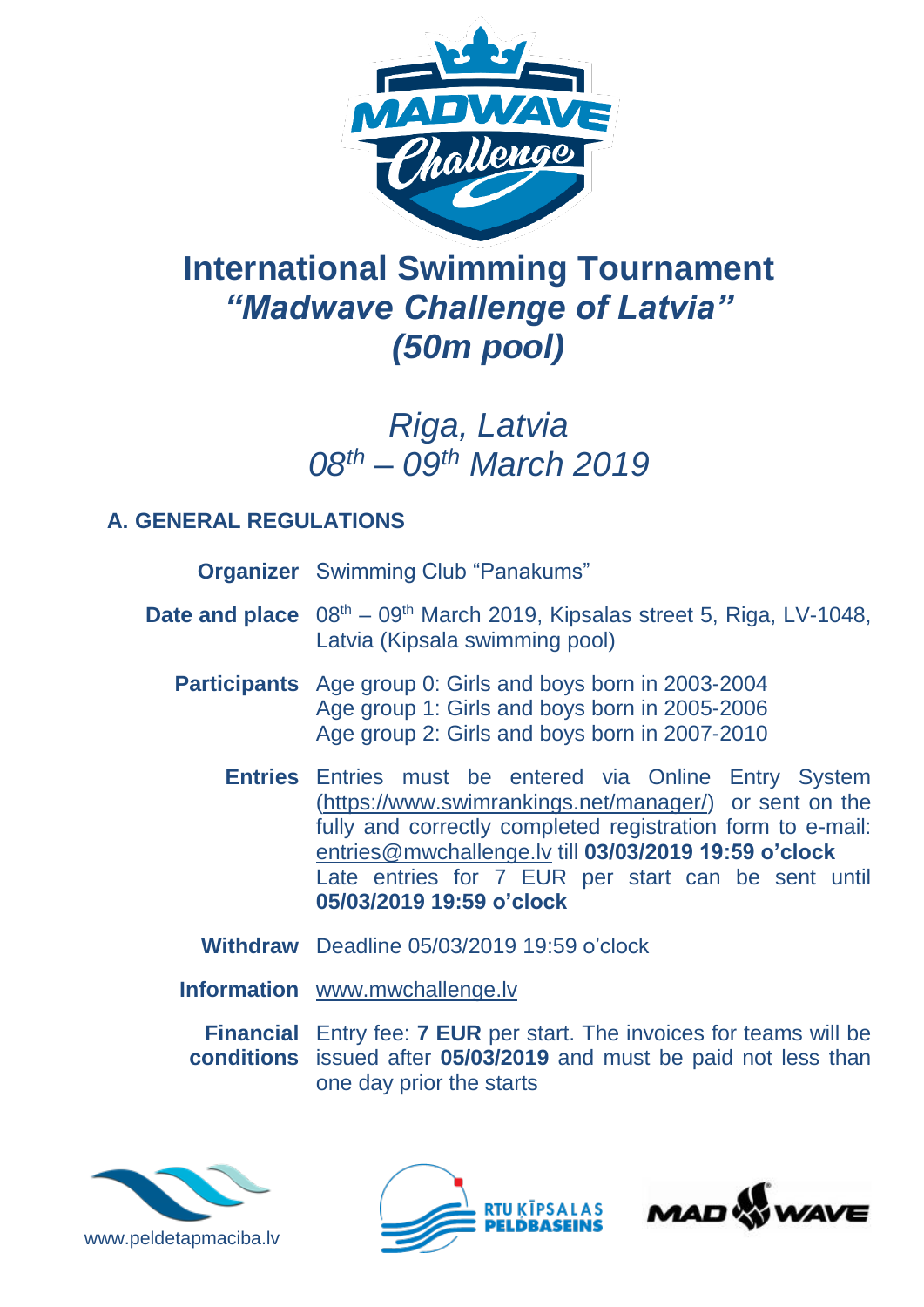**Awarding** Places I-III in every event in each category will be awarded with medals and special prizes.

> All participants from age group 2007-2010 will be awarded with special prizes for participation.

> **Three best teams (according to medals table) will be awarded with a cup and sponsor's prizes. Prizes are sponsored by MadWave**

#### **B. TECHINCAL REGULATIONS**

| <b>Rules</b> Competitions are certified generally in accordance with<br>FINA rules and under the event regulations.<br>All distances will be held as Timed Finals, seeded by<br>entry times. |  |  |
|----------------------------------------------------------------------------------------------------------------------------------------------------------------------------------------------|--|--|
| Participation in the event is at athletes own responsibility.                                                                                                                                |  |  |
| <b>Venue</b> 50m in-door pool, 8 lanes, water temperature +27.0 C                                                                                                                            |  |  |
| <b>Timing</b> Automatic competition management and timing system                                                                                                                             |  |  |
| will be used (OMEGA Ares 21).                                                                                                                                                                |  |  |
| <b>Protests</b> Within 15 minutes after the finished event in written form                                                                                                                   |  |  |
| with the deposit of 50 EUR per protest.                                                                                                                                                      |  |  |

### **C. PROGRAM OF COMPETITION**

| Friday, $08th$ March (Starts – 14:45)       |                           |   | Saturday, 09th March (Starts - 09:30) |  |  |
|---------------------------------------------|---------------------------|---|---------------------------------------|--|--|
| Girls and boys born in 2007-2010            |                           |   |                                       |  |  |
| Warm up 30min before the start              |                           |   |                                       |  |  |
| $\mathbf{1}$                                | 50m Free (Girls, Boys)    |   | 50m Back (Girls, Boys)                |  |  |
| $\overline{2}$<br>100m Breast (Girls, Boys) |                           | 2 | 100m Fly (Girls, Boys)                |  |  |
| 3<br>50m Fly (Girls, Boys)                  |                           | 3 | 50m Breast (Girls, Boys)              |  |  |
| 100m Back (Girls, Boys)<br>4                |                           | 4 | 100m Free (Girls, Boys)               |  |  |
| 5                                           | 200m Free (Girls, Boys)   | 5 | 200m IM (Girls, Boys)                 |  |  |
| Girls and boys born in 2005-2006            |                           |   |                                       |  |  |
| Warm up 30min before the start              |                           |   |                                       |  |  |
| $\mathbf{1}$                                | 50m Free (Girls, Boys)    |   | 50m Back (Girls, Boys)                |  |  |
| $\overline{2}$                              | 100m Breast (Girls, Boys) | 2 | 100m Fly (Girls, Boys)                |  |  |
| 3<br>50m Fly (Girls, Boys)                  |                           | 3 | 50m Breast (Girls, Boys)              |  |  |
| 100m Back (Girls, Boys)<br>4                |                           | 4 | 100m Free (Girls, Boys)               |  |  |
| 5                                           | 200m Free (Girls, Boys)   | 5 | 200m IM (Girls, Boys)                 |  |  |
| Girls and boys born in 2003-2004            |                           |   |                                       |  |  |
| Warm up 30min before the start              |                           |   |                                       |  |  |
| $\mathbf 1$                                 | 50m Free (Girls, Boys)    |   | 50m Back (Girls, Boys)                |  |  |
| 100m Breast (Girls, Boys)<br>$\overline{2}$ |                           | 2 | 100m Fly (Girls, Boys)                |  |  |
| 3<br>50m Fly (Girls, Boys)                  |                           | 3 | 50m Breast (Girls, Boys)              |  |  |
| 100m Back (Girls, Boys)<br>4                |                           | 4 | 100m Free (Girls, Boys)               |  |  |
| 5<br>200m Free (Girls, Boys)                |                           | 5 | 200m IM (Girls, Boys)                 |  |  |